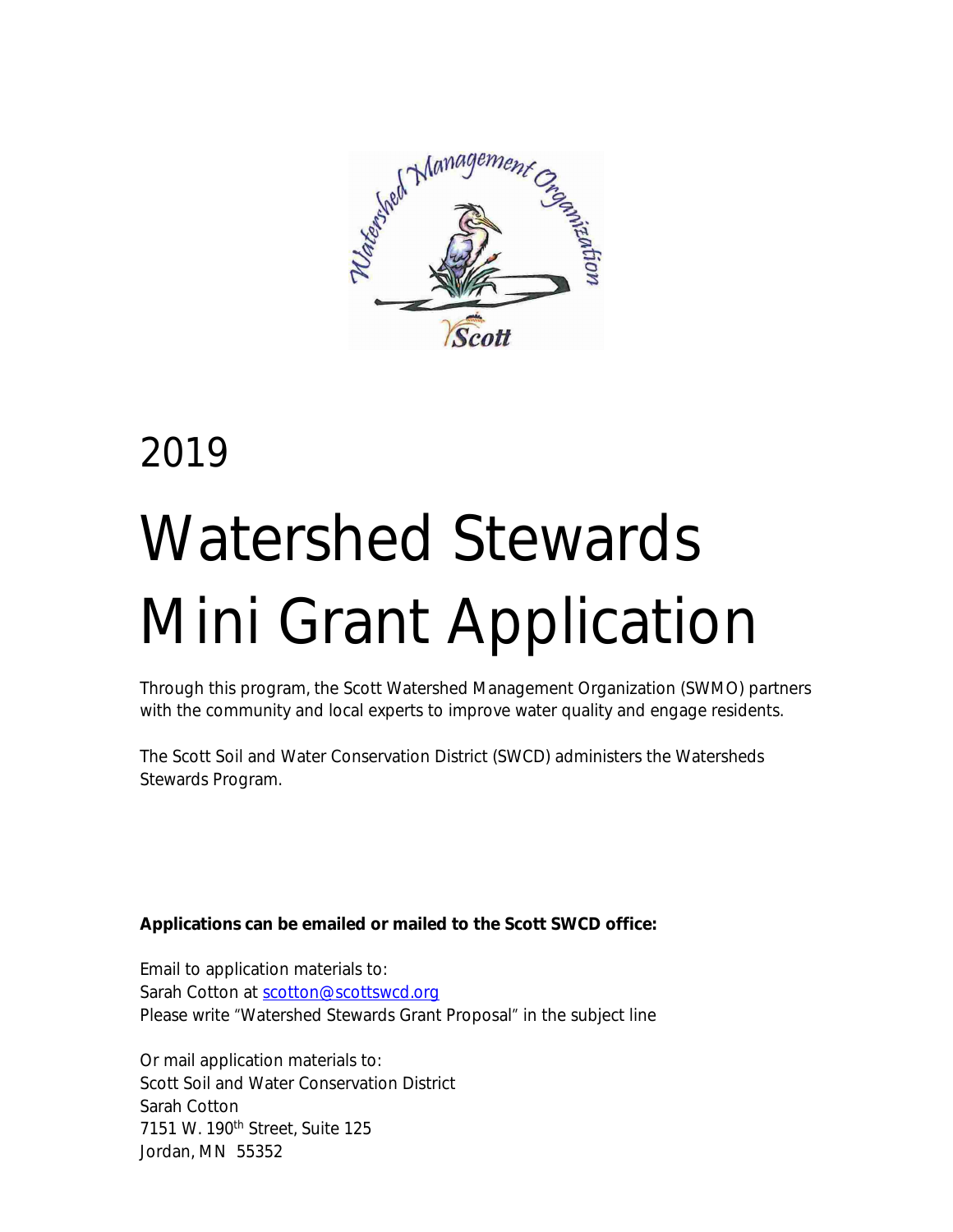# **Eligibility Requirements**

#### **Who is eligible?**

The following groups/individuals with projects located within the Scott WMO jurisdiction (a map is located on the SWCD webpage at [www.scottswcd.org/watershedstewardsgrant](http://www.scottswcd.org/watershedstewardsgrant)) are eligible:

- Homeowners/condominium associations
- Businesses
- Neighborhood groups
- Nonprofit or faith organizations (including youth organizations, Sportsman Clubs, Lake Associations)
- Public and private schools

#### **What projects does SWMO fund?**

Projects that will:

- Improve water quality
- Educate residents/businesses on water quality issues like invasive species or storm water runoff
- Engage residents/businesses to practice water quality stewardship
- Reduce the impact of invasive species
- Protect or improve wildlife habitat around lakes, rivers, & wetlands
- Conserve Water

Projects that include community engagement will receive priority.

#### **What is eligible for reimbursement?**

The intention of this mini grant program is to fund new projects. Excising operational costs are not eligible for reimbursement.

- Examples of eligible materials include: plants, seed, construction materials like mulch and compost, advertising, signage, transportation costs for water education outings, books, or printing.
- The Scott SWCD may consider reimbursing professional labor expenses contracted for the project such as technical writers, graphic designers, and scientists.

## **Application Requirements and Selection Process**

#### **What are the application requirements?**

- 1. This application form must be completely filled out.
- 2. The following supporting documents must be submitted (check all enclosed):

☐Project Description (any details not covered in this application: seed lists, permits attained, etc.) ☐Detailed budget and timeline

 $\Box$ A map clearly showing the location of the project. Please use either the ScottGIS 3 interactive map or [Google Maps](https://www.google.com/maps) to print or create a screen shot.

☐List of partners and other project funders

☐Other information pertinent to the project

#### **What is the selection process?**

The Scott SWCD reserves the right to reject any or all applications. Applications are reviewed by the Scott SWCD board of supervisors at their monthly meetings, held on the third Tuesday. Once the annually budgeted grant funds are consumed, all applicants will be informed and an announcement posted on our website. In 2019, there is a total of \$6,000.

## **Required Applicant Agreements**

#### **Selected applicants agree to:**

- Enter into a Watershed Steward Grant Cooperative Agreement with the Scott SWCD
- Allow SWMO and Scott SWCD staff access to the project
- Participate in media coverage of the project
- Allow SWMO and the Scott SWCD to use any and all photos, publications, publicity, and methods developed as part of the project
- Submit a one page progress report six months after approval
- Submit a final report detailing expenses, outcomes, what worked well, and what didn't work well
- Submit receipts for all expenses (photocopies are acceptable)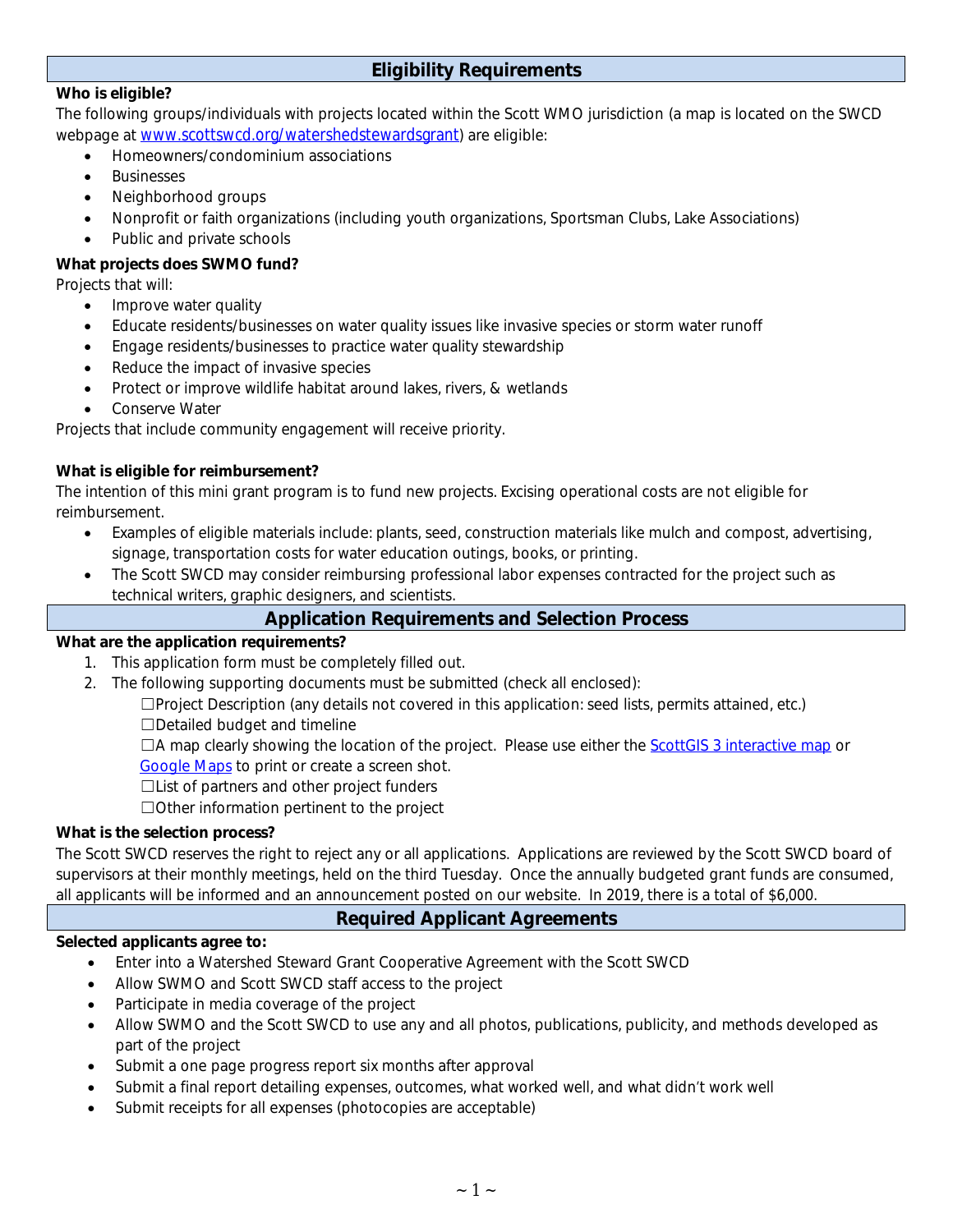#### **Grant Reimbursements**

Reimbursements will be made within 30 days of receiving the final report and all receipts. The Scott SWCD will consider quarterly reimbursements where up front expenses and cash flow issues are anticipated.

| . our notation that the contract of the crip of the cool in the three couples.<br><b>Contact Information</b>                                                                                                                     |                          |  |  |  |
|----------------------------------------------------------------------------------------------------------------------------------------------------------------------------------------------------------------------------------|--------------------------|--|--|--|
| <b>Organization Name:</b>                                                                                                                                                                                                        |                          |  |  |  |
| <b>Contact Name:</b>                                                                                                                                                                                                             |                          |  |  |  |
| Title:                                                                                                                                                                                                                           | Email:                   |  |  |  |
| Phone:                                                                                                                                                                                                                           | Fax:                     |  |  |  |
| <b>Address:</b>                                                                                                                                                                                                                  |                          |  |  |  |
| Website:                                                                                                                                                                                                                         |                          |  |  |  |
| I am applying as a: □Homeowner □Business □Homeowner/Condominium Association □Neighborhood Group<br>□Nonprofit Group □School District □Other:                                                                                     |                          |  |  |  |
| Have you received Mini Grants from us before? □ Yes:<br>$\square$ No                                                                                                                                                             |                          |  |  |  |
|                                                                                                                                                                                                                                  |                          |  |  |  |
| <b>Project Summary</b>                                                                                                                                                                                                           |                          |  |  |  |
| <b>Project Title:</b>                                                                                                                                                                                                            |                          |  |  |  |
| Project Type:                                                                                                                                                                                                                    |                          |  |  |  |
| $\Box$ Raingarden $\Box$ Native Planting/Trees $\Box$ Native Plant Workshop $\Box$ Water Quality Event $\Box$ Clean Up Event<br>$\Box$ Education Event/Materials/Program $\Box$ Invasive Species Removal/Education $\Box$ Other: |                          |  |  |  |
| Project Start Date:                                                                                                                                                                                                              | <b>Project End Date:</b> |  |  |  |
| Does your project have a detailed timeline? □Yes (please attach) □No                                                                                                                                                             |                          |  |  |  |
| Summarize Project (Include how your project will engage the community):                                                                                                                                                          |                          |  |  |  |
|                                                                                                                                                                                                                                  |                          |  |  |  |
|                                                                                                                                                                                                                                  |                          |  |  |  |
|                                                                                                                                                                                                                                  |                          |  |  |  |
|                                                                                                                                                                                                                                  |                          |  |  |  |

**Project Location**

**Describe the project location (Parcel ID; Address; or Township, Section, Range; please include a [map](https://gis.co.scott.mn.us/SG3/?config=internal.json&)):**

## **Project Budget**

**Amount Requested (up to \$2,500): \$**

**Total Project Budget (please attach a detailed budget): \$**

**\*In-Kind Contributions (estimates are OK): \$**

**If your project is not funded by this grant, does your organization plan to move forward with the project?**

\*In-Kind Contributions are non-monetary donations of products (like coffee), services, venue, or volunteer time.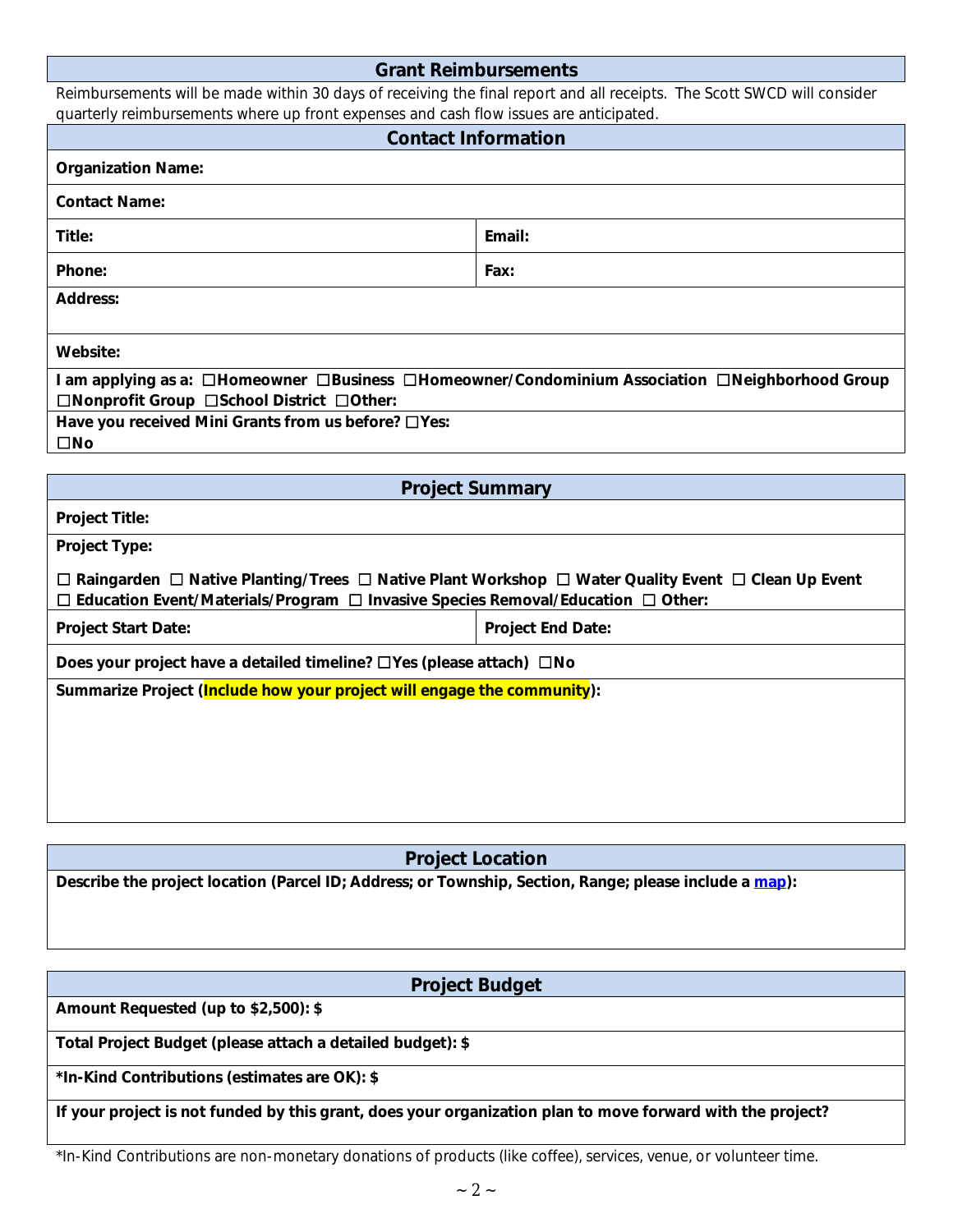| <b>Project Narrative</b> |  |  |
|--------------------------|--|--|
|                          |  |  |

**Statement of Need – Please explain why there is a need for your project (<250 words):**

**Project Description – Please tell us the objectives, methods, and expected outcomes of your project:**

**Please explain how your project will improve water quality, educate others regarding water quality, and benefit your community:**

**Personnel – please give names, titles, and qualifications of personnel responsible for this project:**